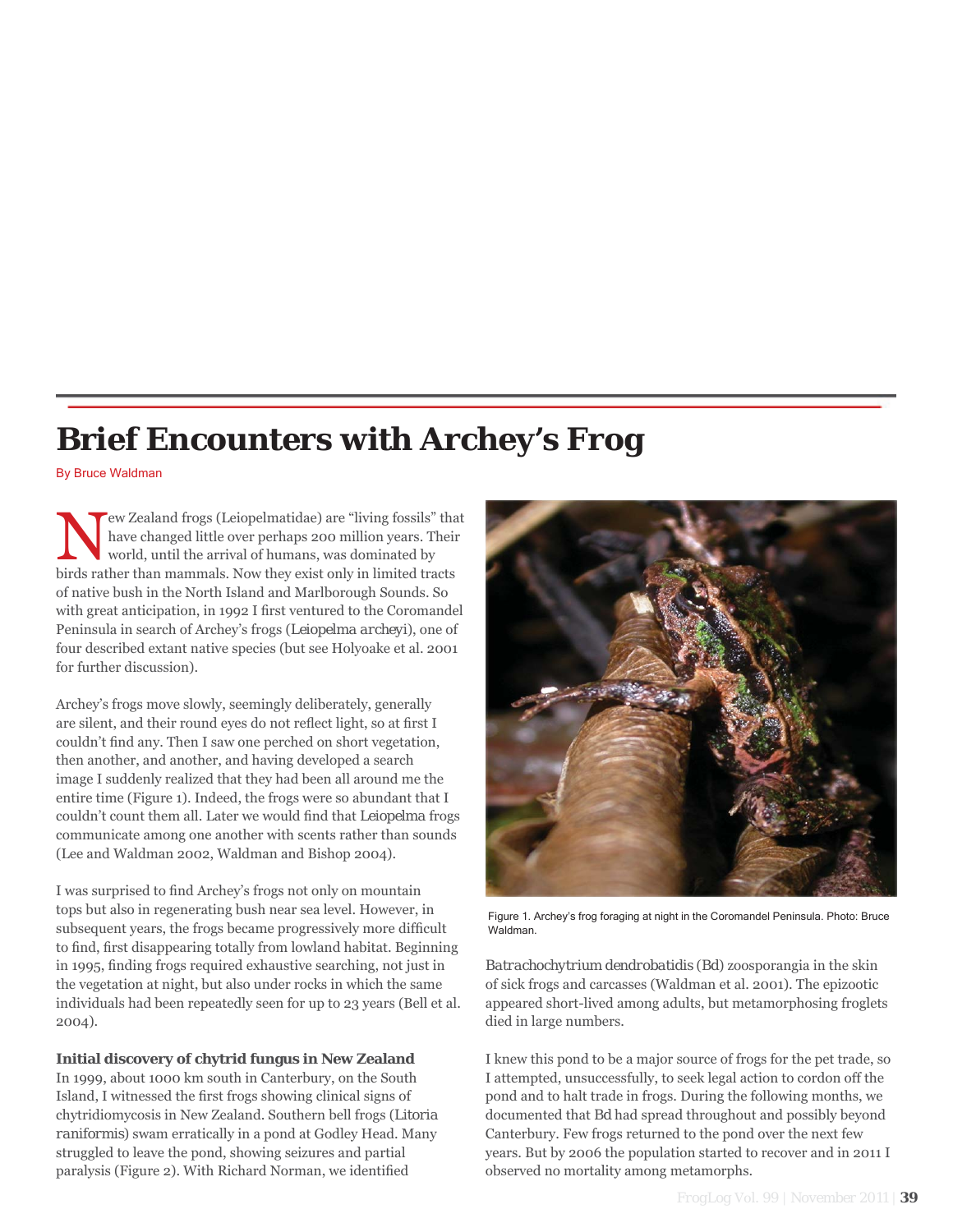

Figure 2. Left: Southern bell frog, infected by chytrid fungus, struggling to leave a pond in November1999. Right: Sign warning people not to collect frogs from this pond. Photos: Bruce Waldman.

While *Litoria raniformis* and its close relative *L. aurea* are threatened or endangered in their native Australia, many consider them pests in New Zealand where the species remain unprotected and populations persist. I feared that *Litoria* frogs sold as pets would be released into areas of the North Island inhabited by *Leiopelma* frogs and spread *Bd* to them.

## **Witnessing Archey's frogs dying in the field**

At the University of Canterbury (UC), with the assistance of Richard Norman, I set up a histology laboratory to diagnose *Bd* and soon thereafter, my student Ermin Šadic and I devised a sensitive PCR test for *Bd*. Until 2005, this facility served as the primary New Zealand center for *Bd* diagnoses. We found the incidence of *Bd* infection to range between 30 and 37% in the three introduced *Litoria* species, but barely above 0% in Archey's frogs (Šadic and Waldman 2004). Archey's frog are fully terrestrial, breeding on land, so infection would require exposure to high concentrations of *Bd* zoospores in soil.

Yet, Archey's frogs continued to disappear from Coromandel populations. In 2001 and 2002, I felt fortunate to find even a single frog during my nighttime searches. Even then, the frogs that I found appeared unhealthy, bearing skin ulcerations or blisters that I had never seen before (Figure 3). Not infrequently, I found carcasses. Frustrated by the Department of Conservation's (DOC) slow response, I engaged the media to warn of the frogs'

imminent demise. *New Scientist* called for urgent action to save Archey's frog: "New Zealand has a fine record of conserving endangered species such as the kakapo, the flightless parrot that is intensively monitored. It's time to lavish similar attention on the nation's amphibians. They may not be as cute as the kakapo, but they are no less important" (Editorial 2002).

# **Sick frogs recover and successful breeding**

My efforts were successful and I obtained support and funding to maintain an *ex situ* population

of Archey's frogs. Forty-nine Archey's frogs were delivered to a new purpose-built facility at UC, accompanied by Māori tribal elders. For months, my students and I monitored the frogs carefully for any signs of disease. Once confident that they were safe, we released the frogs into tanks simulating their natural environment, where they began to breed within weeks (Figure 4).

Meanwhile, in my laboratory, we recorded the disease progression of sick Archey's frogs that I found in the field, as agreed by DOC. None of the sick frogs showed clinical signs of chytridiomycosis and all tested negative for *Bd* infection. Although some individuals subsequently succumbed to disease, many others recovered. Skin ulcerations healed and many blisters disappeared without pharmacological intervention.

Tests were needed urgently to determine the susceptibility of Archey's frogs to *Bd*. I contracted with DOC to conduct these tests, first perfecting our techniques on introduced bell frogs (Carver et al. 2010). However, in the intervening few months, Archey's frog populations continued to dramatically decline and I no longer could find frogs in the field. I feared that the frogs that I had collected earlier for the infection experiment might be the last surviving Coromandel Archey's frogs. I was not willing to put these animals at risk by infecting them with *Bd*.



Figure 3. Left: Denuded ventral skin, heavily infiltrated by bacteria. Right: Blisters under lower jaw. Photos: Matt Walters.